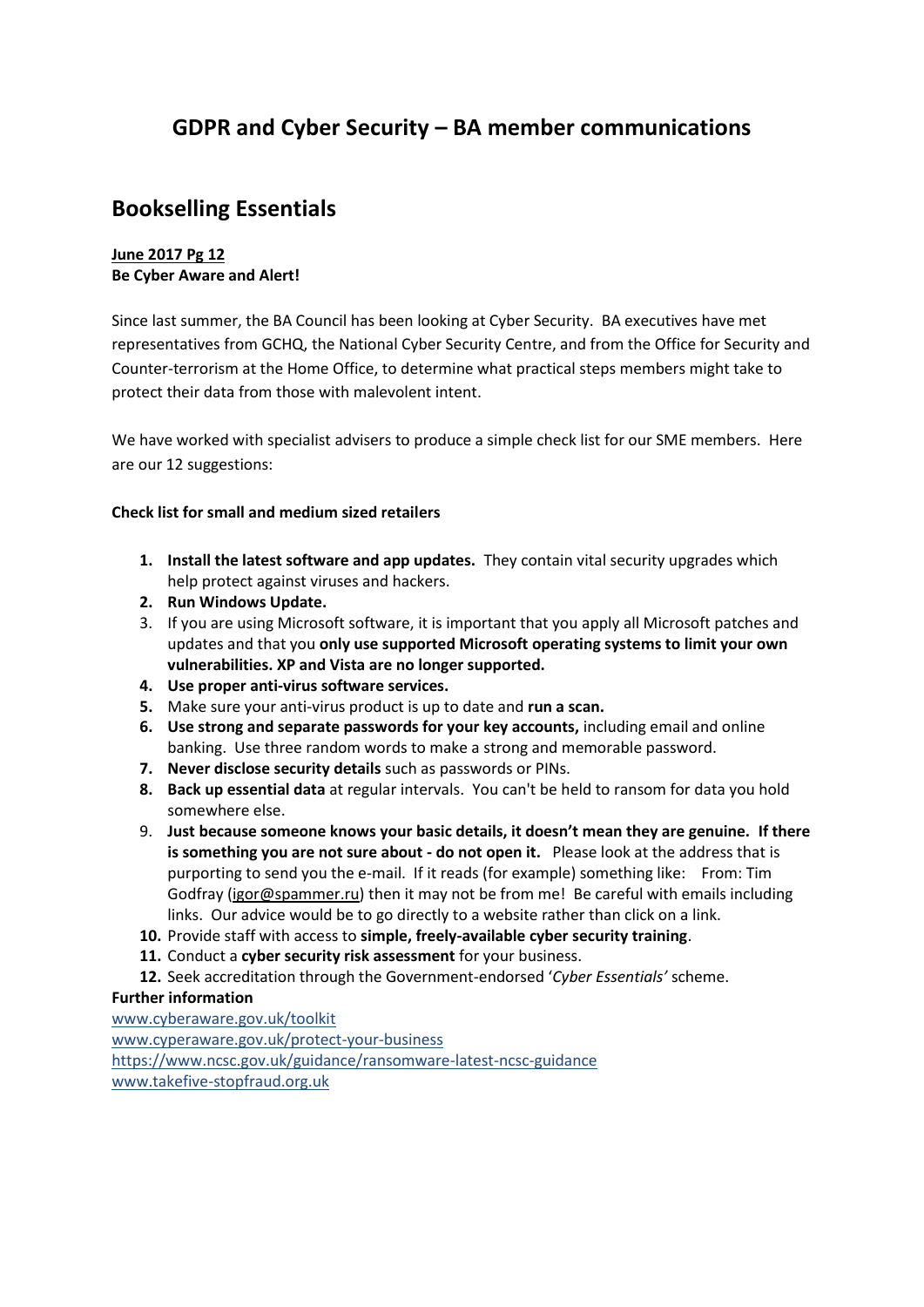#### **June 2017 Pg 12 National Book Tokens - Gift Card Security**

Cyber security and fraud remain high on the agenda for most businesses; here are a few considerations when dealing with gift cards – please share this information with all store staff.

- 1) Always use an authorised **real-time** transaction system when redeeming a gift card.
- 2) When selling, take payment before loading the gift card with value.
- 3) If you think that an old or vulnerable customer is buying an unusually large value of gift cards you should feel free to ask them why (victim assisted crimes can be avoided by retailer vigilance).
- 4) When selling larger values of gift card, unless you know the customer, do not accept uncleared cheques or credit/debit cards not supported by PINs.
- 5) Never let anyone (including NBT staff) know your PIN or passwords for the NBT transaction systems.
- 6) NBT employees and NBT service providers will never ask you to load cards over the phone as part of a test.

PLEASE NOTE: As far as we are aware there have **not** been any recent fraud attempts either buying or redeeming NBTs and the above advice is simply to support you in maintaining general security levels.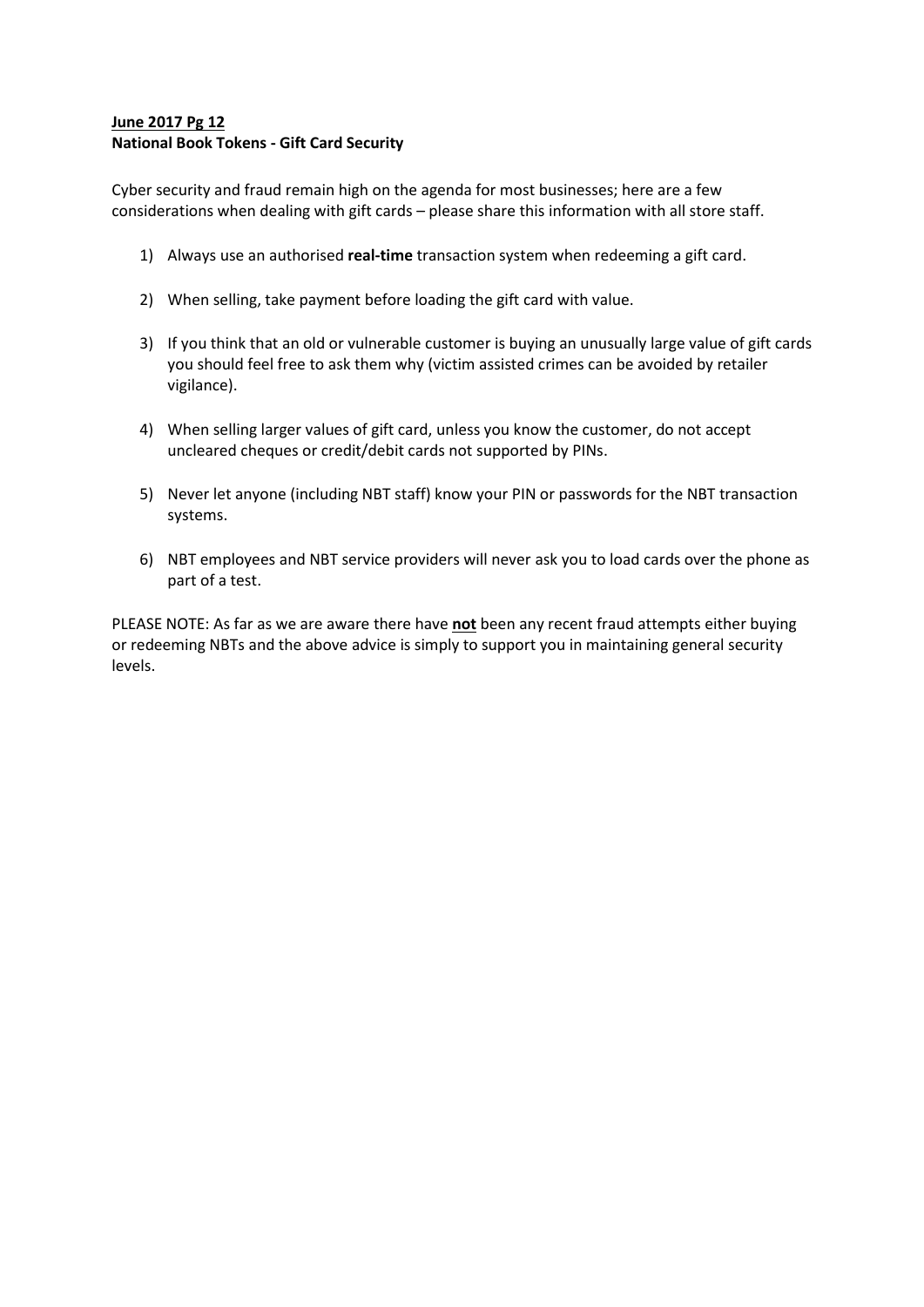### **September 2017 Pg 14 Be Cyber Aware and Alert! Cyber security: a risk booksellers can't afford to ignore**

Cyber crime and fraud are major security priorities for all businesses, large and small, and booksellers are no exception. Whether you hold customer's personal details, are processing transactions online, or store valuable data such as an inventory or orders on your devices, you have something of value to cyber criminals, who can use this information to hold your business to ransom, steal money, or commit identity fraud. Yet research from the government's Cyber Aware campaign, in conjunction with KPMG, shows that one in seven businesses in the retail industry do not take steps to protect their data. But this is not an issue booksellers can afford to ignore.

The fall out from a cyber attack can not only be financial, but also reputational. According to the research, 58% of customers said they would be deterred from using a business affected by a cyber attack. While retailers definitely recognise the importance of their customers – 73% of retailers said they place their most value in them – not implementing secure online behaviours puts this crucial relationship at risk.

Fortunately, there are a number of proactive measures businesses can take to mitigate these risks, according to the Cyber Aware campaign. As a first step, businesses need to adopt a cyber security strategy. According to research by Cyber Aware and KPMG, 95% of retailers consider this to be very or quite important to their business, but only 45% of retailers have a formal cyber security plan in place.

The good news is, putting this plan in place is simple and affordable. The Cyber Aware campaign recommends that booksellers take the following measures to protect their businesses, and in turn their customers:

- **Use a strong, separate password for your email accounts** Having strong, separate passwords for your most important business email accounts means that if hackers steal your password for one of your less important accounts, they can't use it to access your most important ones.
- **Install the latest software and app updates** They contain vital security updates which help protect your business devices from viruses and hackers. Security updates are designed to fix weaknesses in software and apps which could be used by hackers to attack your devices.
- **Always back-up your most important data** Safeguard the data most important to your business, such as your inventory, orders or financial information, by backing it up to an external hard drive or a cloud-based storage system. If your devices are infected by a virus or accessed by a hacker, your data may be damaged, deleted or held to ransom by ransomware.
- **Secure tablets or smartphones with a screen lock** If you use devices such as tablets or smartphones in store to process sales, give these devices an extra layer of security by setting it to lock when you aren't using them. Each time you want to unlock your devices, you will need to enter a PIN, pattern, password or fingerprint. This makes it harder for someone who gets hold of your device to access the data held within it.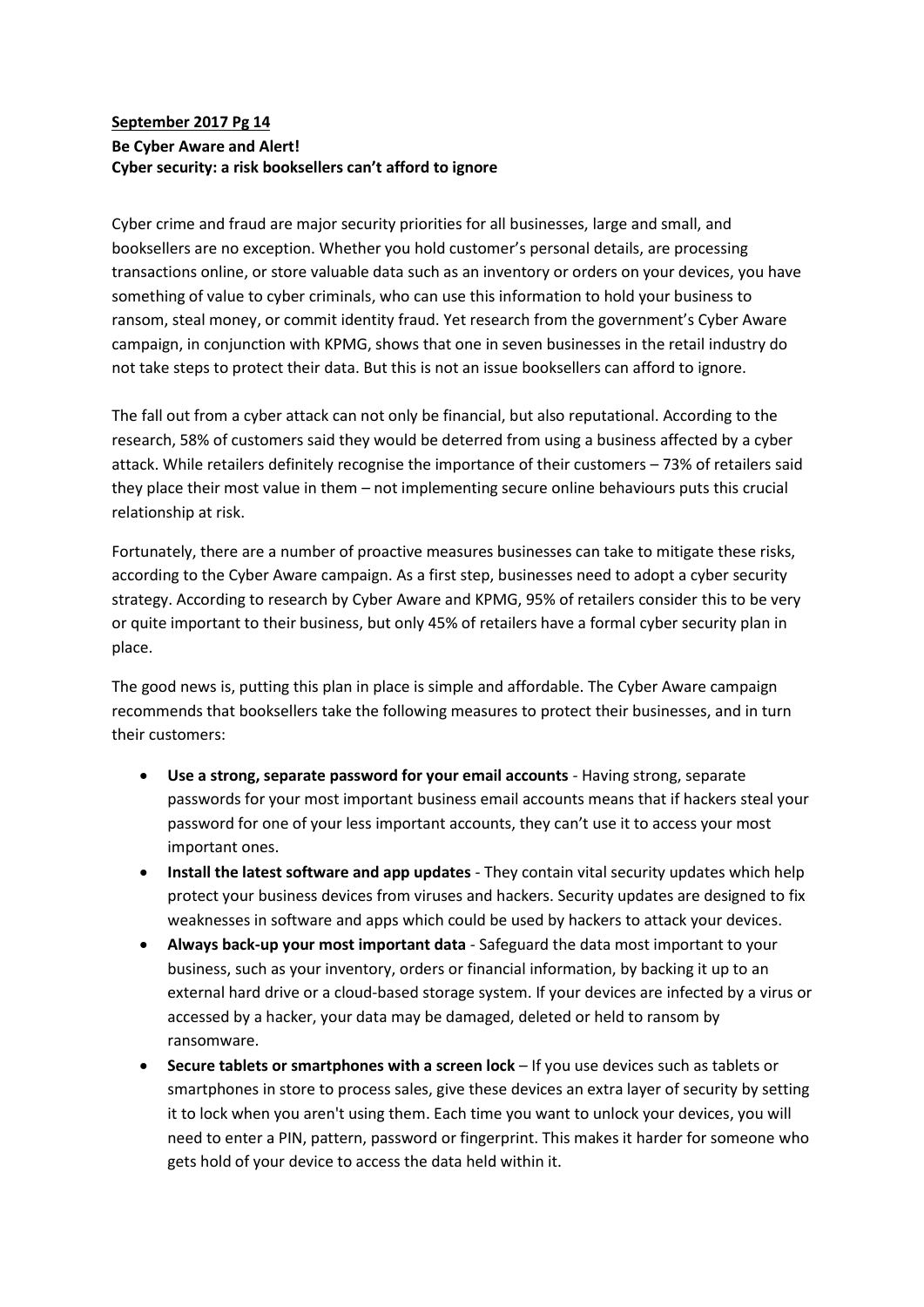Putting these measures in place, and following the latest advice is critical for booksellers. It's an investment worth making - for minimal time and effort now, you can protect your business's data, reputation, and bottom line later.

For further information about the campaign and the free ways Cyber Aware can support you in promoting these messages to your staff and customers (whether it's through social media posts, leaflets or posters) – visi[t https://www.cyberaware.gov.uk/](https://www.cyberaware.gov.uk/) <sup>1</sup> Cyber Aware/KPMG Small Business Reputation & The Cyber Risk report (2016)

 $1$  Cyber Aware/KPMG Small Business Reputation & The Cyber Risk report (2016)

### **September 2017 Pg 14**

### **BA GDPR guide**

Familiar with the Data Protection Act 1998? On 25th May 2018, the EU is introducing a new data protection regulation: the General Data Protection Regulation (GDPR). The UK government has confirmed that Brexit will not affect this: UK companies will still need to comply with the GDPR or face heavy fines.

The BA has produced a brief guide designed to give booksellers an overview of the requirements of the GDPR and to give some practical tips on how to meet these requirements. Some of the requirements are very similar to those of the Data Protection Act 1998, some are more thorough enhancements and some are completely new.

A copy of the guide is available on the BA website, under IBF Practical Guides to Bookselling. Alternatively, emai[l pippa.halpin@booksellers.org.uk](mailto:pippa.halpin@booksellers.org.uk) to request a copy.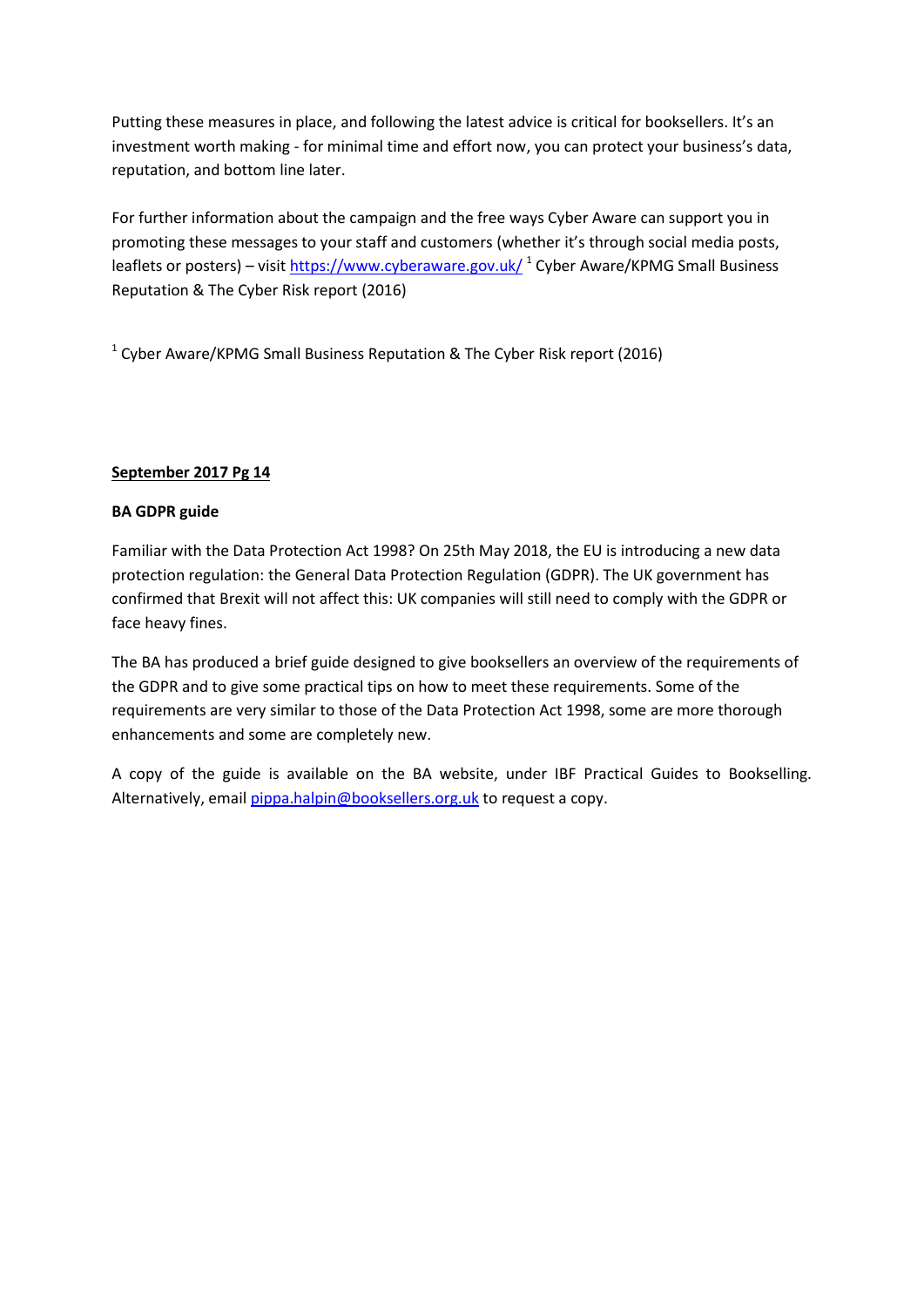### **March 2018 Pg 17 General Data Protection Regulation (GDPR) update**

The EU's General Data Protection Regulation (GDPR) is coming into force on 25<sup>th</sup> May 2018, enforcing a strict set of new rules concerning privacy and data security. There are some heavy fines for non-compliance and small and medium businesses are being warned not to ignore it.

It will affect areas such as: the way customers sign up and unsubscribe to your newsletters, your website set-up, how you store customer details, the way you interact with children online (via Facebook, Twitter, etc) and staff training.

Key changes include:

- an 'accountability' requirement (e.g. you will probably need to create some additional policies and procedures to *show* how you comply)
- a requirement to document your legal basis for processing (e.g. you will need to create a spreadsheet listing all the ways you collect, store and use personal data, and then explain which of the six GDPR 'legal bases' you are relying on for each instance of processing)
- consent must be verifiable, clear and affirmative (e.g. you will probably need to change the wording and processes for signing customers up to your mailing lists)
- additional rights for data subjects (e.g. you will need to update your website privacy notice to list all of your customers' rights, amongst other things; you will need to have a procedure for when an individual requests to view all the personal data you hold about them - i.e. a Subject Access Request; you will need to ensure that the personal data you hold can be easily transferred from one IT environment to another)
- new rules if you use children's personal data (e.g. if you offer online services to children, you may need to get parental consent; you will need to update your privacy notice so a child can understand it)
- breach reporting (e.g. you need to know how and when to report data breaches for example, if your database is compromised and your customer personal data is destroyed or stolen)

The key place to go for more information is the Information Commissioner's Office (ICO) website [www.ico.org.uk.](http://www.ico.org.uk/) The ICO have many helpful GDPR resources for small and medium businesses, including a new advice service helpline, checklists and steps to take now.

The BA have also produced a short GDPR guide for booksellers which can be found at [www.booksellers.org.uk/jointheba/ourservices/IBFguides.](http://www.booksellers.org.uk/jointheba/ourservices/IBFguides) To provide further support, we have started sending out GDPR top tips in our bi-weekly enewsletter: this will continue until the end of May 2018.

The BA is not placed to provide legal advice but for more guidance on the GDPR, contact Pippa Halpin 020 7421 4695 [pippa.halpin@booksellers.org.uk](mailto:pippa.halpin@booksellers.org.uk) or make an appointment to see Pippa at London Book Fair 2018 at the **BA Stand 4A41** from 10-12 April.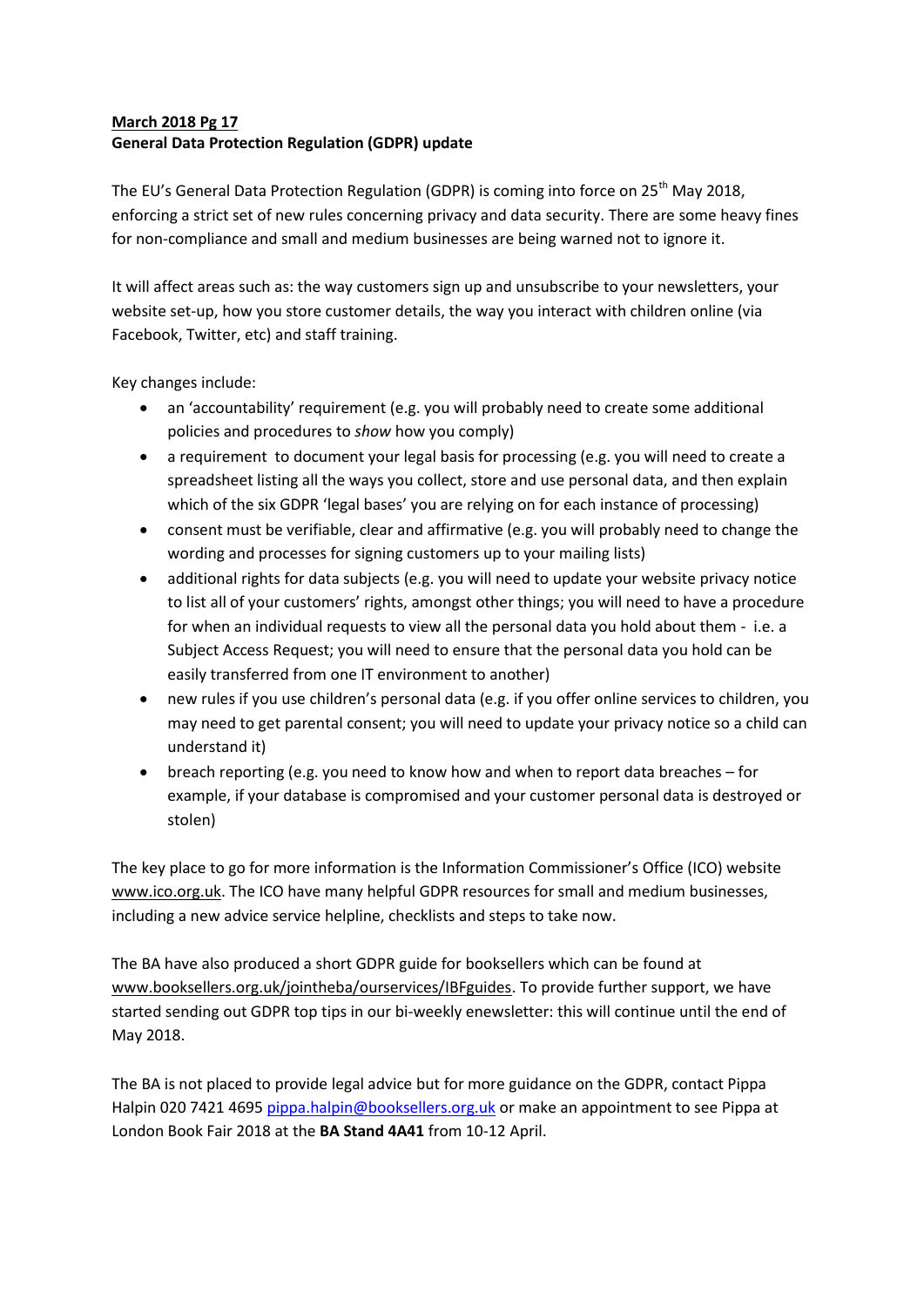# **BA Group E-newsletter**

## **16th January 2018**

#### **Data Protection - GDPR roundup for BA members**

The EU's General Data Protection Regulation (GDPR) is coming into force on 25<sup>th</sup> May 2018, enforcing a strict set of new rules concerning privacy and data security.

There are some heavy fines for non-compliance and small and medium businesses are being warned not to ignore it.

It will affect areas such as: the way customers sign up and unsubscribe to your newsletters, your website set-up, how you store customer details, the way you interact with children online (via Facebook, Twitter, etc) and staff training.

The key place to go for more information is the Information Commissioner's Office (ICO) website [www.ico.org.uk.](https://booksellers.us6.list-manage.com/track/click?u=6266dfc8226f320f493654a80&id=614cd555fb&e=9397e72b5b) The ICO have many helpful GDPR resources for small and medium businesses, including a new advice service helpline. Clic[k here](https://booksellers.us6.list-manage.com/track/click?u=6266dfc8226f320f493654a80&id=f4e703fdfd&e=9397e72b5b) for their GDPR guides, checklists and steps to take now.

The BA has also produced a short GDPR guide for booksellers which can be found [here.](https://booksellers.us6.list-manage.com/track/click?u=6266dfc8226f320f493654a80&id=d9e3a2b6b9&e=9397e72b5b) To provide further support, we will be sending out GDPR top tips in this enewsletter, until the end of May 2018.

If you have any questions about the GDPR, do contact Pippa Halpin 020 7421 4695 [pippa.halpin@booksellers.org.uk](mailto:pippa.halpin@booksellers.org.uk)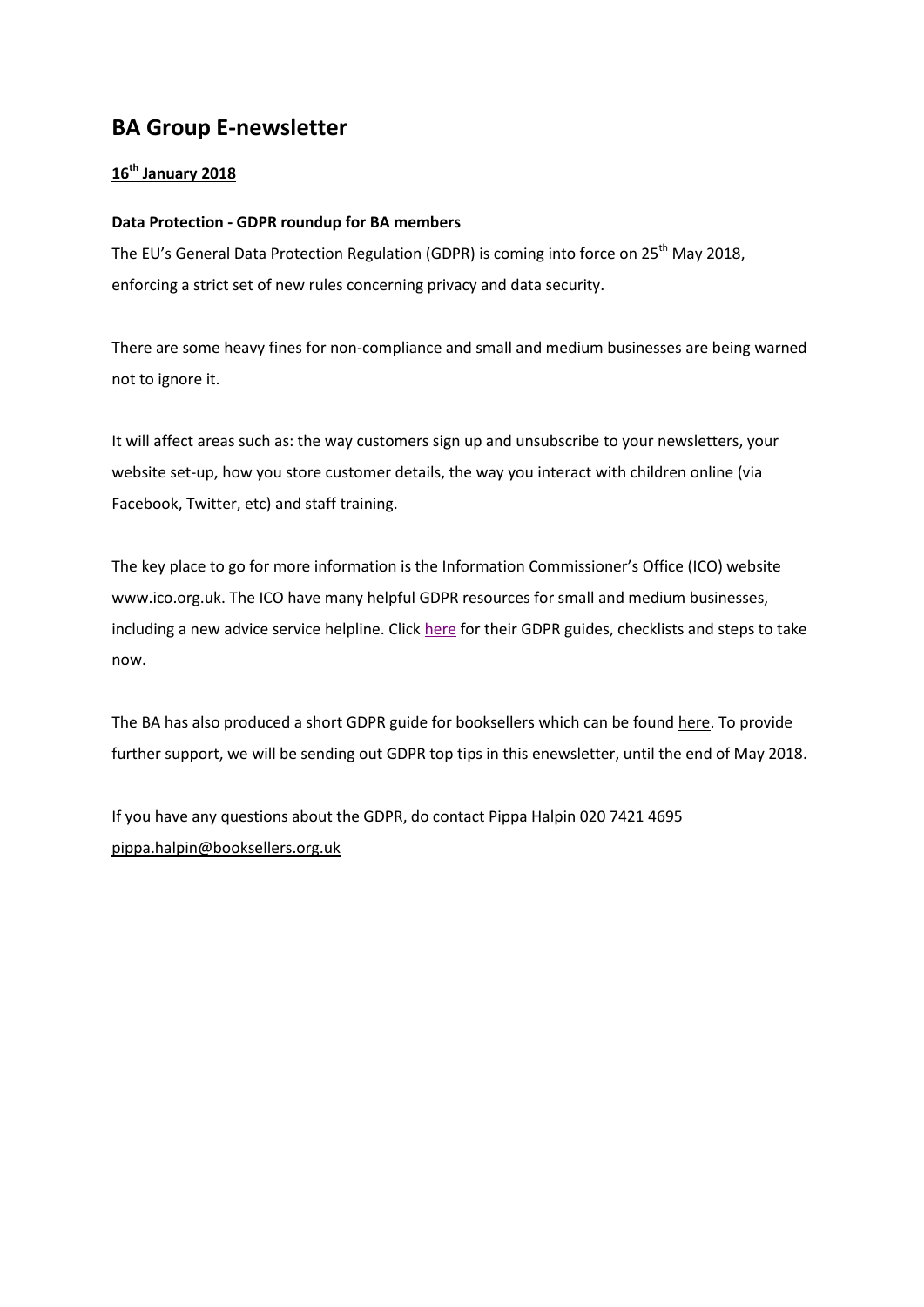### **General Data Protection Regulation (GDPR) Top Tip**

**Top Tip:** Make sure all decision makers and staff in your shop are aware that the Data Protection law is changing to the GDPR on 25<sup>th</sup> May 2018. They need to appreciate the impact this is likely to have.

This might involve:

- Reading through the guides on the ICO (Information Commissioner's Office) website [www.ico.org.uk](https://booksellers.us6.list-manage.com/track/click?u=6266dfc8226f320f493654a80&id=19ff0a9aae&e=9397e72b5b) to make sure you know what things might need to change in the way you run your business/the way you manage your shop.
- Making sure the owners know they will need to create som[e additional policies and](https://booksellers.us6.list-manage.com/track/click?u=6266dfc8226f320f493654a80&id=b5c3fbc12d&e=9397e72b5b)  [documentation.](https://booksellers.us6.list-manage.com/track/click?u=6266dfc8226f320f493654a80&id=b5c3fbc12d&e=9397e72b5b)
- Making sure the owners know they may need to add the GDPR to their budget and company risk register.
- Setting aside a regular slot of time each week to work through the ICO's [checklists](https://booksellers.us6.list-manage.com/track/click?u=6266dfc8226f320f493654a80&id=f142194902&e=9397e72b5b) (with other key decision makers, if relevant).
- Organising a staff meeting with shopfloor booksellers to highlight some of the key changes they need to know about.
- Setting a date for some refresher data protection training for your staff.

The EU's General Data Protection Regulation (GDPR) is coming into force on  $25<sup>th</sup>$  May 2018, enforcing a strict set of new rules concerning privacy and data security. There are some heavy fines for non-compliance and small and medium businesses are being warned not to ignore it.

If you have any questions about the GDPR, do contact Pippa Halpin 020 7421 4695 [pippa.halpin@booksellers.org.uk](mailto:pippa.halpin@booksellers.org.uk)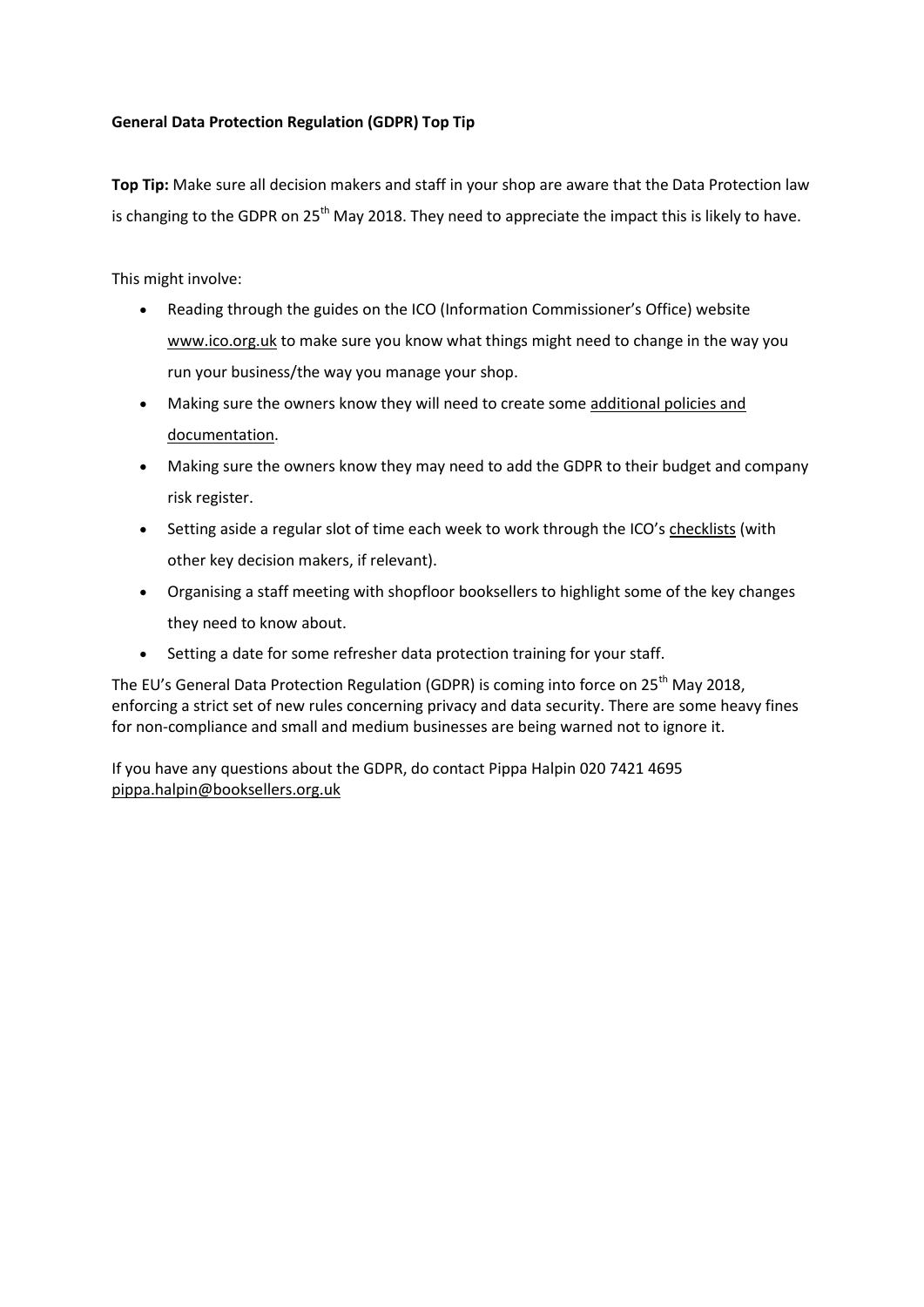### **8th February 2018**

#### **General Data Protection Regulation (GDPR) Top Tip**

The EU's General Data Protection Regulation (GDPR) is coming into force on 25<sup>th</sup> May 2018, enforcing a strict set of new rules concerning privacy and data security. There are some heavy fines for non-compliance and small and medium businesses are being warned not to ignore it.

**Top Tip:** Create an Excel spreadsheet listing all of the personal data you hold (often called a **Data Inventory**).

This should include:

- A list of the types of personal data you hold (eg names, email addresses, postal addresses for staff, customers, suppliers)
- How you obtained this information (eg face to face, by email, via a paper form, through social media)
- Where you store this information (eg in a physical file, on your computer, in the cloud, on a wholesaler's database)
- Who you share this information with (eg no-one, wholesalers, other local businesses, suppliers)
- How long you store this information for before deleting it (eg a month, a year, seven years)

You may need to talk to other staff to make sure you've listed everything.

Why bother:

- Knowing what personal data you hold is the first step to meeting many other GDPR requirements.
- For example, to update inaccurate data/ delete out of date data/ give customers access to their data if they request it, you will need to know what personal data you have, who else has it and where it is stored.
- The GDPR has an 'accountability principle': you need to be able to *show* how you comply with the GDPR. A Data Inventory is a first step towards that.

The key place to go for more information is the Information Commissioner's Office (ICO) website [www.ico.org.uk.](https://booksellers.us6.list-manage.com/track/click?u=6266dfc8226f320f493654a80&id=0c52364142&e=9397e72b5b) The ICO have many helpful GDPR resources for small and medium businesses, including a new advice service helpline. Clic[k here](https://booksellers.us6.list-manage.com/track/click?u=6266dfc8226f320f493654a80&id=e7b94b8c7e&e=9397e72b5b) for their GDPR guides, checklists and steps to take now.

If you have any questions about the GDPR, do contact Pippa Halpin 020 7421 4695 [pippa.halpin@booksellers.org.uk](mailto:pippa.halpin@booksellers.org.uk)